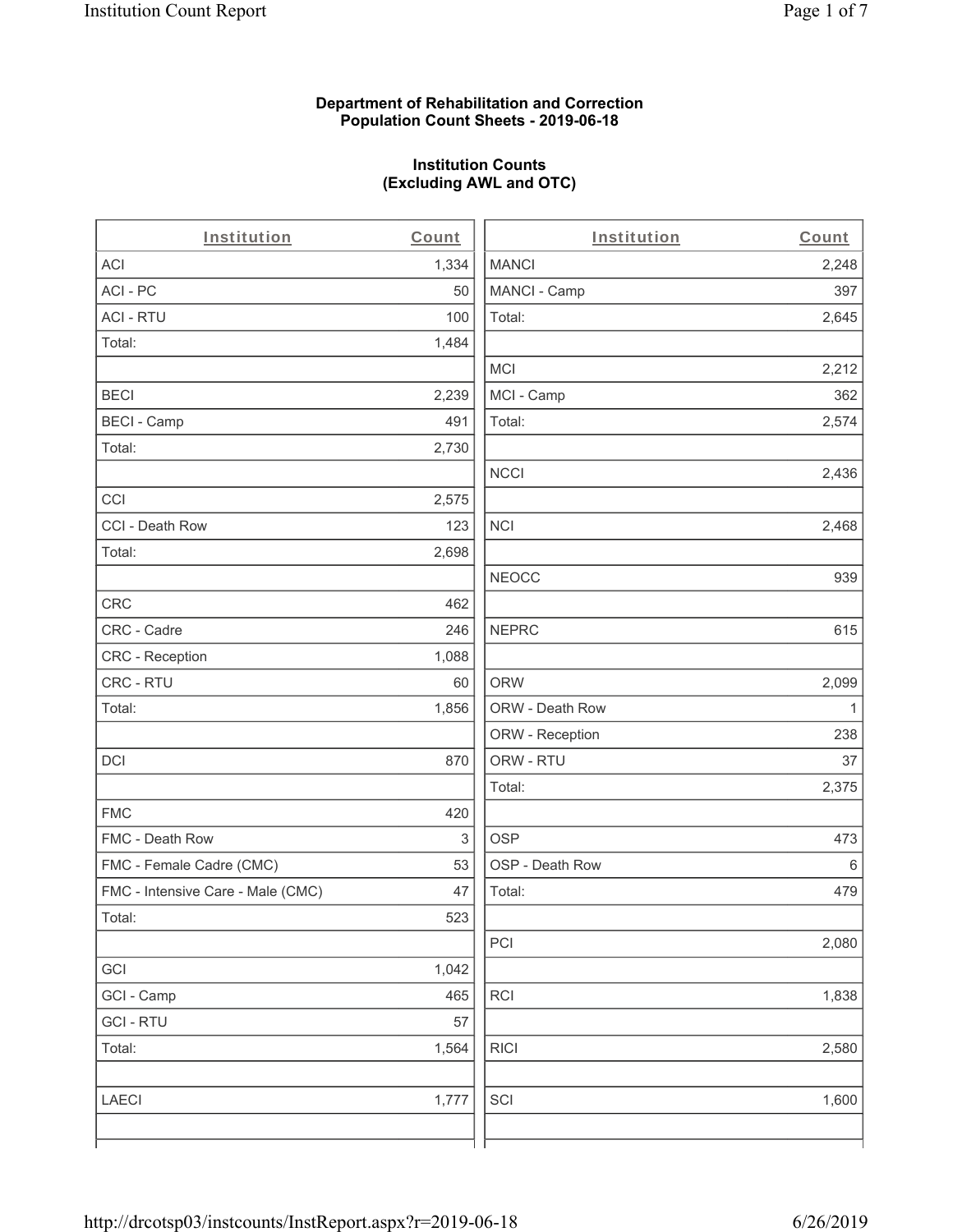| LECI                     | 2,059 | <b>SOCF</b>      | 1,228                              |
|--------------------------|-------|------------------|------------------------------------|
| LECI - Camp              | 193   | SOCF - RTU       | 64                                 |
| Total:                   | 2,252 | Total:           | 1,292                              |
|                          |       |                  |                                    |
| LOCI                     | 2,220 | <b>TCI</b>       | 865                                |
|                          |       | TCI - Camp       | 432                                |
| LORCI                    | 212   | Total:           | 1,297                              |
| <b>LORCI - Cadre</b>     | 132   |                  |                                    |
| <b>LORCI - Reception</b> | 1,087 | <b>TOCI</b>      | 740                                |
| Total:                   | 1,431 | <b>TOCI - PC</b> | 89                                 |
|                          |       | Total:           | 829                                |
| <b>MACI</b>              | 1,058 |                  |                                    |
| MACI - Minimum           | 1,226 | <b>WCI</b>       | 1,326                              |
| Total:                   | 2,284 | WCI - RTU        | 31                                 |
|                          |       | Total:           | 1,357                              |
|                          |       |                  |                                    |
|                          |       |                  | 49,093<br><b>Total Population:</b> |

\* The Total Population includes 30 Offenders with Reason Codes 30 & 31. \*\* The Total Population includes 37 Offenders with Reason Code 0A.

## **Male Population by Security Level (Include AWL and Exclude OTC)**

| Security Level         |                   | <b>Body</b> | <b>AWL</b> | $(-\text{OTC})$ | Total  |
|------------------------|-------------------|-------------|------------|-----------------|--------|
| <b>Total Level E</b>   |                   | 1,038       | 8          | 8               | 1,038  |
| <b>Total Level 4</b>   |                   | 1,743       | 15         | 13              | 1,745  |
| Total Level 3          |                   | 12,118      | 174        | 153             | 12,139 |
| Total Level 2          |                   | 16,549      | 186        | 134             | 16,601 |
| Total Level 1          |                   | 13,504      | 156        | 90              | 13,570 |
| <b>Total Death Row</b> |                   | 134         | 3          | 3               | 134    |
|                        | <b>Total Male</b> | 45,086      | 542        | 401             | 45,227 |

### **Female Population by Institution (Include AWL and Exclude OTC)**

| Institution              | <b>Body</b> | AWL | $-()$ | Total |
|--------------------------|-------------|-----|-------|-------|
| <b>DCI</b>               | 870         | 8   |       | 871   |
| <b>FMC</b>               | 21          |     |       | 21    |
| FMC - Female Cadre (CMC) | 53          |     |       | 53    |
| <b>NEPRC</b>             | 615         | 10  | 5     | 620   |
| <b>ORW</b>               | 2,098       | 35  | 18    | 2,115 |
| <b>ORW - Death Row</b>   |             |     |       |       |
|                          |             |     |       |       |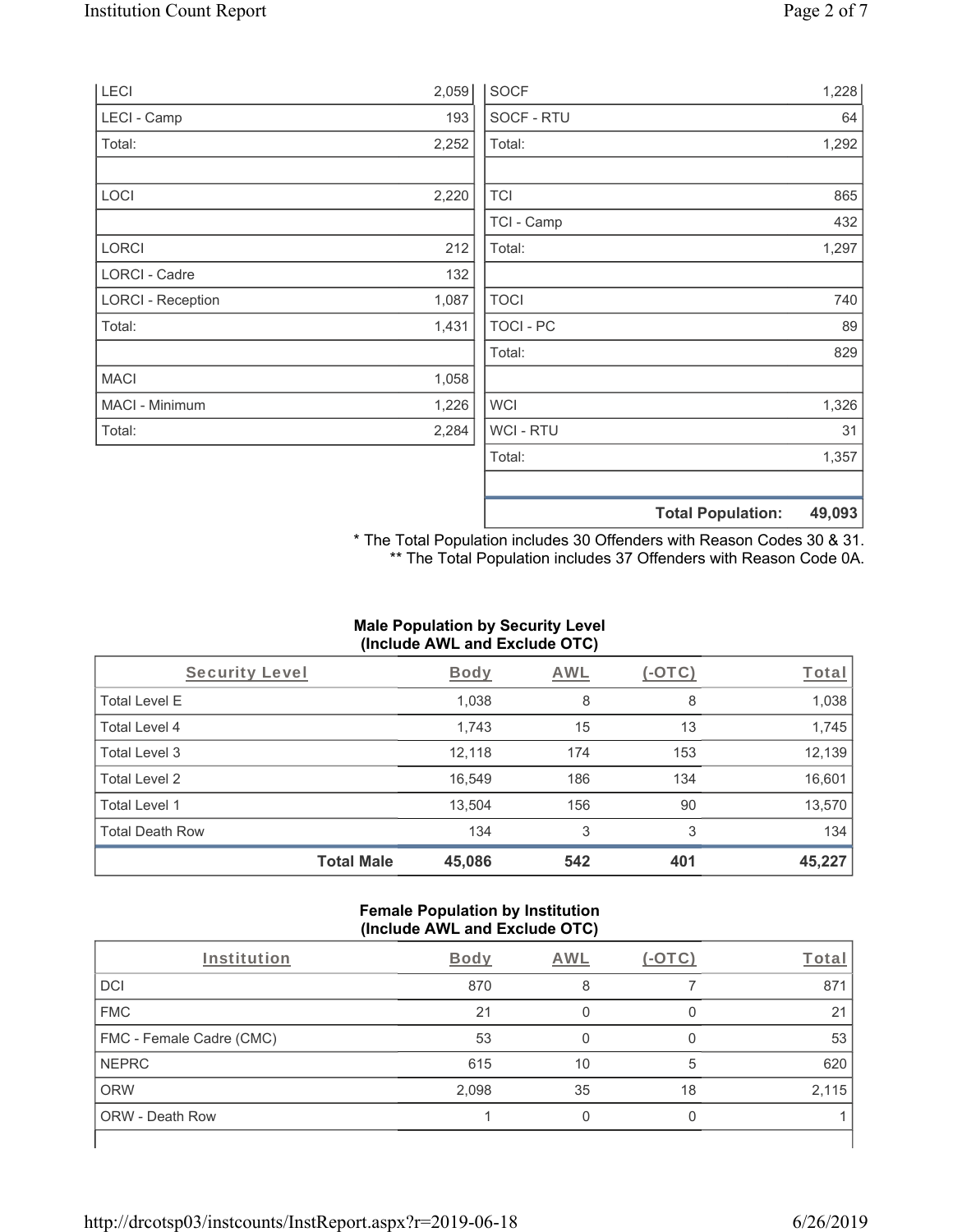| <b>ORW</b> - Reception |                          | 238    | 6   |     | 239    |
|------------------------|--------------------------|--------|-----|-----|--------|
| ORW - RTU              |                          | 37     |     |     | 37     |
|                        | <b>Total Female</b>      | 3.933  | 59  | 35  | 3,957  |
|                        |                          |        |     |     |        |
|                        | <b>Total Population:</b> | 49,019 | 601 | 436 | 49,184 |

#### **Male Population by Institution: Security Level 5 and E (Include AWL and Exclude OTC)**

| Institution     |                      | <b>Body</b>    | <b>AWL</b>          | $($ -OTC $)$        | Total          |
|-----------------|----------------------|----------------|---------------------|---------------------|----------------|
| ACI             |                      | $\overline{4}$ | $\mathbf 0$         | $\mathbf 0$         | $\overline{4}$ |
| CRC             |                      | $\sqrt{3}$     | $\mathbf 0$         | $\mathsf{O}\xspace$ | $\sqrt{3}$     |
| CRC - Reception |                      | $\sqrt{2}$     | $\mathbf 0$         | $\mathsf 0$         | $\sqrt{2}$     |
| CRC - RTU       |                      | $\overline{4}$ | $\mathsf{O}\xspace$ | $\mathsf{O}\xspace$ | $\sqrt{4}$     |
| <b>FMC</b>      |                      |                | $\mathsf{O}\xspace$ | 0                   | 1              |
| LECI            |                      | 8              | $\mathbf 0$         | $\mathbf 0$         | $\,8\,$        |
| LORCI           |                      | $\overline{2}$ | $\mathbf 0$         | $\mathsf{O}\xspace$ | $\sqrt{2}$     |
| <b>MACI</b>     |                      | 14             | $\mathbf 0$         | $\mathsf{O}\xspace$ | 14             |
| <b>MANCI</b>    |                      | 1              | $\mathbf 0$         | $\mathbf 0$         | 1              |
| <b>NEOCC</b>    |                      | 1              | $\mathbf 0$         | 0                   | 1              |
| OSP             |                      | 386            | $\mathbf{1}$        | 1                   | 386            |
| RCI             |                      | 5              | $\mathbf 0$         | $\mathbf 0$         | $\,$ 5 $\,$    |
| <b>SOCF</b>     |                      | 472            | 5                   | 5                   | 472            |
| <b>TCI</b>      |                      | $\overline{2}$ | $\mathsf{O}\xspace$ | $\mathsf{O}\xspace$ | $\overline{2}$ |
| <b>TOCI</b>     |                      | 107            | $\mathbf{1}$        | $\mathbf{1}$        | 107            |
| TOCI - PC       |                      | $\overline{4}$ | $\mathbf 0$         | $\mathsf{O}\xspace$ | $\overline{4}$ |
| <b>WCI</b>      |                      | 16             | $\mathbf{1}$        | $\mathbf{1}$        | 16             |
| WCI - RTU       |                      | $6\,$          | $\mathsf{O}\xspace$ | $\boldsymbol{0}$    | $6\,$          |
|                 | <b>Total Level 5</b> | 1,038          | 8                   | 8                   | 1,038          |

# **Male Population by Institution: Security Level 4 (Include AWL and Exclude OTC)**

| Institution                       | <b>Body</b> | AWL | $(-OTC)$ | Total |
|-----------------------------------|-------------|-----|----------|-------|
| <b>ACI</b>                        |             |     |          | .h    |
| CRC                               | 16          |     |          | 16    |
| CRC - Cadre                       |             |     |          |       |
| CRC - Reception                   | q           |     |          | 9     |
| <b>CRC - RTU</b>                  |             |     |          | 9     |
| <b>FMC</b>                        |             |     |          |       |
| FMC - Intensive Care - Male (CMC) |             |     |          |       |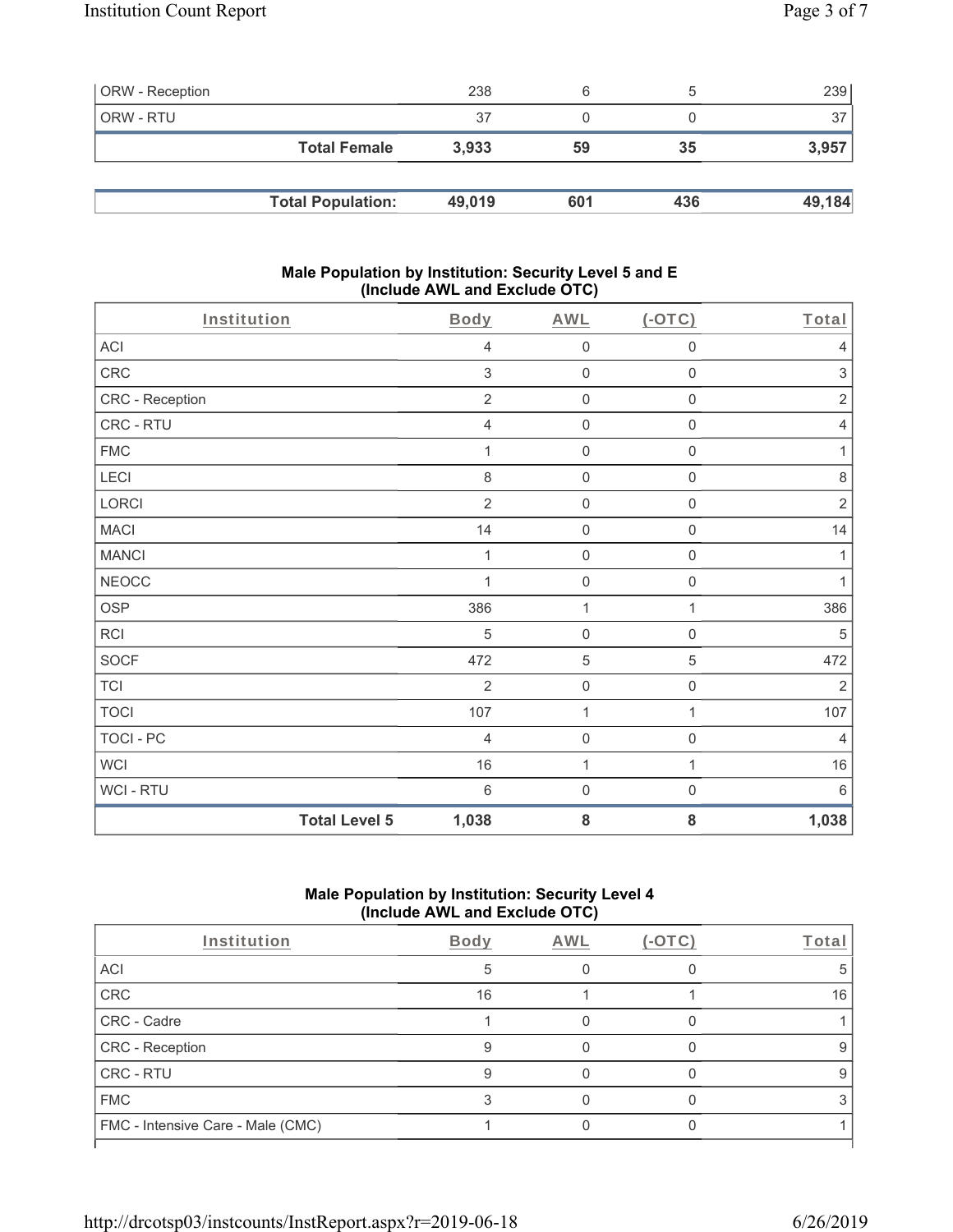| LECI                     | 15             | 1                   |                  | 15             |
|--------------------------|----------------|---------------------|------------------|----------------|
| LOCI                     | $\mathbf 0$    | $\sqrt{5}$          | 5                | $\mathbf 0$    |
| LORCI                    | 4              | $\mathbf 0$         | $\mathbf 0$      | 4              |
| <b>LORCI - Reception</b> | $\overline{4}$ | $\mathbf 0$         | $\mathbf 0$      | $\overline{4}$ |
| <b>MACI</b>              | 28             | 1                   |                  | 28             |
| <b>MANCI</b>             | 62             | $\mathsf{O}\xspace$ | $\mathbf 0$      | 62             |
| <b>NEOCC</b>             | 20             | $\mathbf 0$         | $\mathbf 0$      | 20             |
| OSP                      | 64             | $\mathsf{O}\xspace$ | $\overline{0}$   | 64             |
| <b>RCI</b>               | $\sqrt{5}$     | $\boldsymbol{0}$    | $\boldsymbol{0}$ | 5              |
| SOCF                     | 744            | $\mathbf 5$         | 4                | 745            |
| SOCF - RTU               | 64             | $\mathsf{O}\xspace$ | $\mathbf 0$      | 64             |
| <b>TCI</b>               | 21             | $\mathsf{O}\xspace$ | $\boldsymbol{0}$ | 21             |
| <b>TOCI</b>              | 627            | $\overline{2}$      |                  | 628            |
| TOCI - PC                | 21             | $\mathsf{O}\xspace$ | $\boldsymbol{0}$ | 21             |
| <b>WCI</b>               | 15             | $\mathbf 0$         | $\mathbf 0$      | 15             |
| <b>WCI-RTU</b>           | 5              | 0                   | $\Omega$         | 5              |
| <b>Total Level 4</b>     | 1,743          | 15                  | 13               | 1,745          |

## **Male Population by Institution: Security Level 3 (Include AWL and Exclude OTC)**

| Institution                       | <b>Body</b>     | <b>AWL</b>          | (OTC)               | Total        |
|-----------------------------------|-----------------|---------------------|---------------------|--------------|
| <b>ACI</b>                        | 22              | $\mathbf 0$         | 0                   | 22           |
| ACI-PC                            | 11              | $\mathbf 0$         | $\mathbf 0$         | 11           |
| <b>BECI</b>                       | 1               | $\mathsf{O}\xspace$ | $\mathsf{O}\xspace$ | 1            |
| CRC                               | 307             | $\,6\,$             | 6                   | 307          |
| CRC - Cadre                       | 103             | 0                   | 0                   | 103          |
| CRC - Reception                   | 839             | 16                  | 15                  | 840          |
| CRC - RTU                         | 45              | $\mathsf{O}\xspace$ | $\mathsf 0$         | 45           |
| <b>FMC</b>                        | 6               | $\mathbf 0$         | $\mathbf 0$         | $\,6$        |
| FMC - Intensive Care - Male (CMC) | 5               | $\mathbf 0$         | $\mathbf 0$         | $\sqrt{5}$   |
| GCI                               | 1               | $\mathbf 0$         | $\mathsf 0$         | $\mathbf{1}$ |
| <b>LAECI</b>                      | 31              | $\mathbf 0$         | 0                   | 31           |
| LECI                              | 2,017           | $\boldsymbol{9}$    | 6                   | 2,020        |
| LOCI                              | $6\phantom{1}6$ | 0                   | 0                   | 6            |
| LORCI                             | 66              | 61                  | 55                  | 72           |
| LORCI - Cadre                     | 8               | $\mathbf 0$         | $\mathbf 0$         | 8            |
| <b>LORCI - Reception</b>          | 804             | $\mathbf 0$         | $\mathbf 0$         | 804          |
| <b>MACI</b>                       | 906             | $6\phantom{1}$      | $\overline{4}$      | 908          |
| <b>MANCI</b>                      | 2,136           | 25                  | 23                  | 2,138        |
| <b>MCI</b>                        | 6               | 0                   | 0                   | $\,6$        |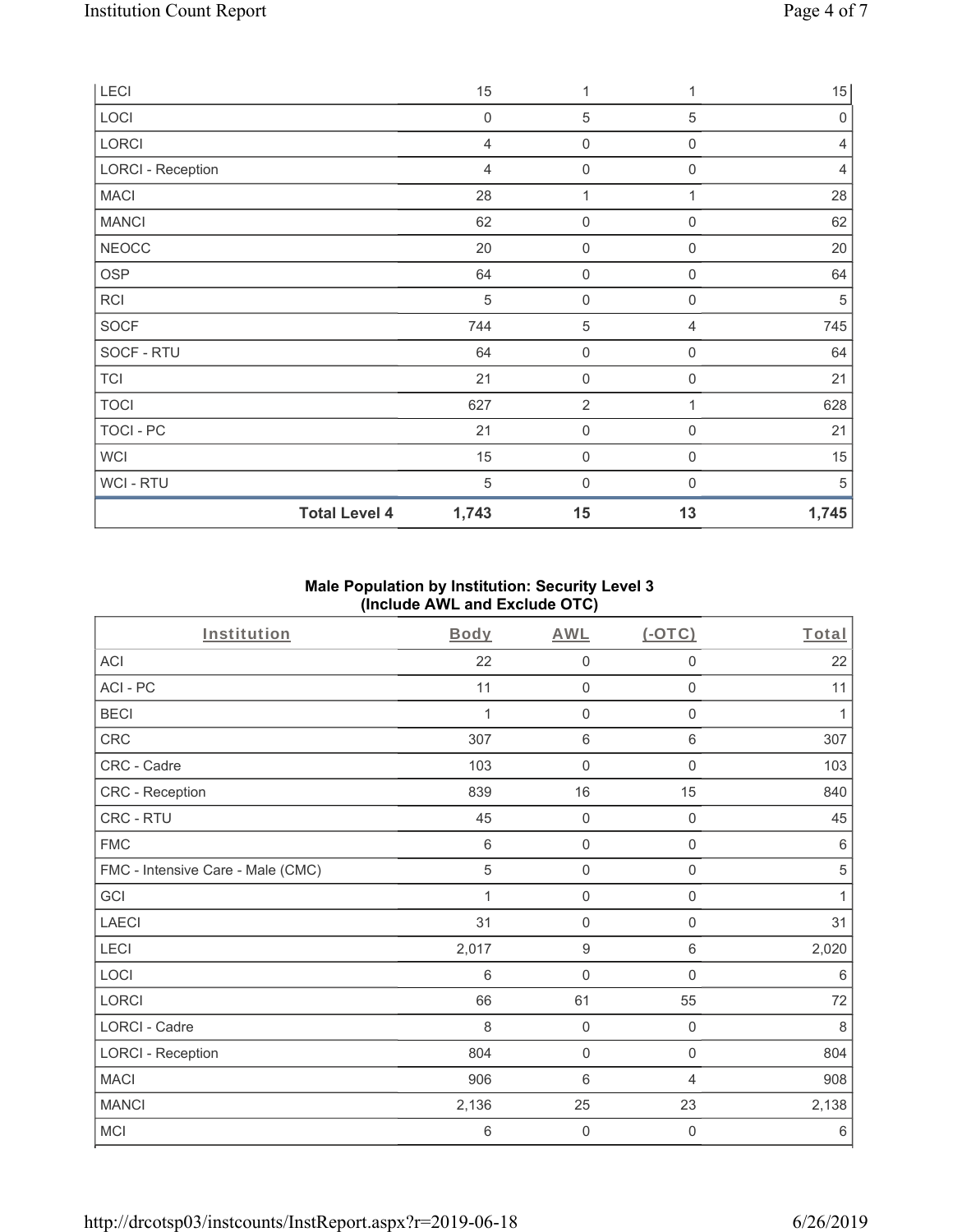| <b>NCCI</b>      |                      | 20             | $\boldsymbol{0}$    | $\mathbf 0$ | 20         |
|------------------|----------------------|----------------|---------------------|-------------|------------|
| <b>NCI</b>       |                      | $\,6$          | 1                   | 1           | 6          |
| <b>NEOCC</b>     |                      | 897            | $\sqrt{5}$          | 4           | 898        |
| <b>OSP</b>       |                      | 1              | $\mathsf{O}\xspace$ | 0           |            |
| PCI              |                      | 37             | $\sqrt{3}$          |             | 39         |
| <b>RCI</b>       |                      | 1,658          | 13                  | 12          | 1,659      |
| <b>RICI</b>      |                      | 1              | 1                   |             |            |
| SCI              |                      | $\overline{2}$ | $\mathsf{O}\xspace$ | $\mathbf 0$ | $\sqrt{2}$ |
| <b>SOCF</b>      |                      | 11             | 0                   | $\Omega$    | 11         |
| <b>TCI</b>       |                      | 793            | 5                   | 4           | 794        |
| TCI - Camp       |                      | 1              | $\mathsf{O}\xspace$ | $\mathbf 0$ | 1          |
| <b>TOCI</b>      |                      | 5              | 0                   | $\Omega$    | 5          |
| <b>TOCI - PC</b> |                      | 64             | $\mathsf{O}\xspace$ | $\mathbf 0$ | 64         |
| <b>WCI</b>       |                      | 1,284          | 23                  | 21          | 1,286      |
| <b>WCI-RTU</b>   |                      | 18             | $\boldsymbol{0}$    | $\Omega$    | 18         |
|                  | <b>Total Level 3</b> | 12,118         | 174                 | 153         | 12,139     |

## **Male Population by Institution: Security Level 2 (Include AWL and Exclude OTC)**

| Institution                       | <b>Body</b>    | <b>AWL</b>       | $(-OTC)$            | Total          |
|-----------------------------------|----------------|------------------|---------------------|----------------|
| <b>ACI</b>                        | 750            | 5                | $\overline{2}$      | 753            |
| ACI-PC                            | 28             | $\mathbf 0$      | $\mathsf 0$         | 28             |
| <b>ACI - RTU</b>                  | 72             | 1                | 1                   | 72             |
| <b>BECI</b>                       | 1,599          | 19               | 12                  | 1,606          |
| CCI                               | 2,010          | 14               | $\,8\,$             | 2,016          |
| CRC                               | 49             | $\overline{4}$   | $\overline{4}$      | 49             |
| CRC - Cadre                       | 140            | $\mathbf 0$      | $\boldsymbol{0}$    | 140            |
| CRC - Reception                   | 131            | $6\,$            | $\,6\,$             | 131            |
| CRC - RTU                         | $\overline{2}$ | $\mathbf 0$      | $\mathsf{O}\xspace$ | $\overline{2}$ |
| <b>FMC</b>                        | 11             | $\mathbf 0$      | $\mathsf{O}\xspace$ | 11             |
| FMC - Intensive Care - Male (CMC) | 12             | $\mathbf 0$      | $\mathsf 0$         | 12             |
| GCI                               | 397            | $\sqrt{3}$       | $\overline{2}$      | 398            |
| GCI - Camp                        | 1              | $\mathbf 0$      | $\mathsf{O}\xspace$ | 1              |
| <b>GCI-RTU</b>                    | 43             | $\mathbf 0$      | $\mathbf 0$         | 43             |
| <b>LAECI</b>                      | 1,160          | 20               | 18                  | 1,162          |
| LECI                              | 18             | $\boldsymbol{0}$ | $\mathsf{O}\xspace$ | 18             |
| LOCI                              | 1,293          | $6\,$            | 4                   | 1,295          |
| <b>LORCI</b>                      | 133            | 22               | 20                  | 135            |
| LORCI - Cadre                     | 124            | $\mathbf 0$      | $\mathsf{O}\xspace$ | 124            |
| <b>LORCI - Reception</b>          | 209            | $\sqrt{2}$       | $\sqrt{2}$          | 209            |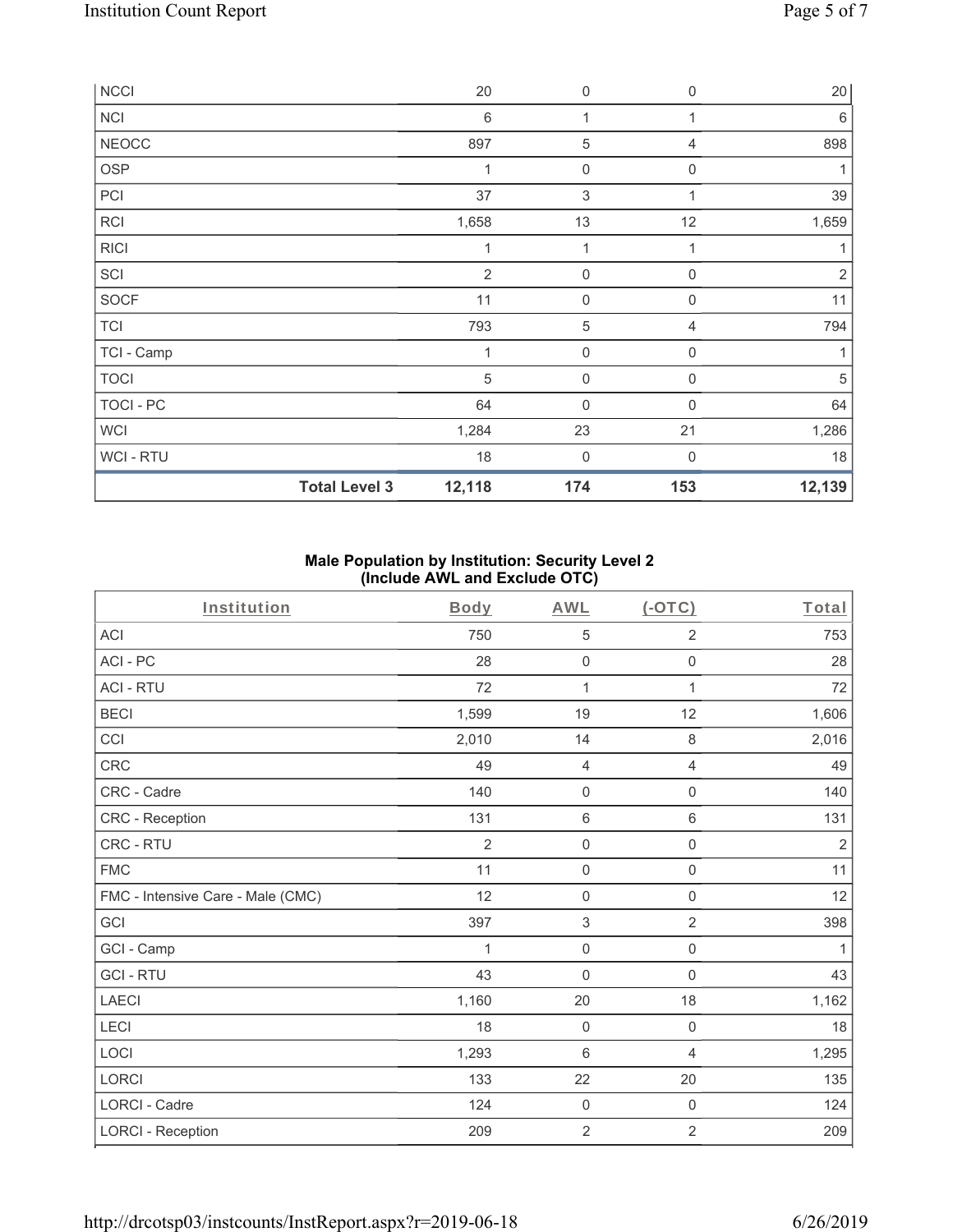| <b>MACI</b>  |                      | 110    | 1                   |                  | 110    |
|--------------|----------------------|--------|---------------------|------------------|--------|
| <b>MANCI</b> |                      | 30     | $\mathsf{O}\xspace$ | $\boldsymbol{0}$ | 30     |
| <b>MCI</b>   |                      | 1,690  | 11                  | $\boldsymbol{9}$ | 1,692  |
| MCI - Camp   |                      | 1      | $\mathsf{O}\xspace$ | $\mathbf 0$      | 1      |
| <b>NCCI</b>  |                      | 1,156  | $10$                | $6\,$            | 1,160  |
| <b>NCI</b>   |                      | 1,654  | 21                  | 18               | 1,657  |
| <b>NEOCC</b> |                      | 21     | $\mathsf{O}\xspace$ | $\overline{0}$   | 21     |
| PCI          |                      | 954    | 10                  | 5                | 959    |
| <b>RCI</b>   |                      | 169    | 1                   | $\mathbf 0$      | 170    |
| <b>RICI</b>  |                      | 1,463  | 21                  | 10               | 1,474  |
| SCI          |                      | 1,096  | $\boldsymbol{9}$    | $\,6\,$          | 1,099  |
| SOCF         |                      | 1      | $\boldsymbol{0}$    | $\mathbf 0$      |        |
| <b>TCI</b>   |                      | 11     | $\mathsf{O}\xspace$ | $\mathbf 0$      | 11     |
| <b>TOCI</b>  |                      | 1      | $\mathsf{O}\xspace$ | $\mathbf 0$      | 1      |
| <b>WCI</b>   |                      | $10$   | 0                   | $\Omega$         | $10$   |
|              | <b>Total Level 2</b> | 16,549 | 186                 | 134              | 16,601 |

## **Male Population by Institution: Security Level 1 (Include AWL and Exclude OTC)**

| Institution                       | Body           | <b>AWL</b>          | $(-OTC)$                  | Total          |
|-----------------------------------|----------------|---------------------|---------------------------|----------------|
| <b>ACI</b>                        | 553            | $\sqrt{3}$          | 0                         | 556            |
| ACI-PC                            | 11             | $\mathsf{O}\xspace$ | $\mathsf{O}\xspace$       | 11             |
| <b>ACI - RTU</b>                  | 28             | $\mathsf{O}\xspace$ | $\mathsf{O}\xspace$       | 28             |
| <b>BECI</b>                       | 637            | $\overline{7}$      | 3                         | 641            |
| <b>BECI - Camp</b>                | 491            | $\mathsf{O}\xspace$ | $\mathsf{O}\xspace$       | 491            |
| CCI                               | 564            | $\overline{4}$      | $\mathfrak{S}$            | 565            |
| CRC                               | 25             | $\sqrt{3}$          | $\ensuremath{\mathsf{3}}$ | 25             |
| CRC - Cadre                       | $\overline{2}$ | $\mathbf 0$         | $\mathbf 0$               | $\overline{2}$ |
| CRC - Reception                   | 103            | 3                   | $\overline{2}$            | 104            |
| <b>FMC</b>                        | 378            | $\overline{4}$      | 3                         | 379            |
| FMC - Intensive Care - Male (CMC) | 29             | $\mathsf{O}\xspace$ | $\mathsf{O}\xspace$       | 29             |
| GCI                               | 644            | 14                  | 4                         | 654            |
| GCI - Camp                        | 464            | $\mathsf{O}\xspace$ | $\mathsf{O}\xspace$       | 464            |
| <b>GCI-RTU</b>                    | 14             | $\mathsf{O}\xspace$ | $\mathsf{O}\xspace$       | 14             |
| <b>LAECI</b>                      | 586            | $\boldsymbol{9}$    | $\boldsymbol{9}$          | 586            |
| LECI                              | 1              | 1                   | $\boldsymbol{0}$          | $\sqrt{2}$     |
| LECI - Camp                       | 193            | 1                   | $\mathsf 0$               | 194            |
| LOCI                              | 921            | 5                   | $\overline{2}$            | 924            |
| LORCI                             | $\overline{7}$ | $\boldsymbol{9}$    | $\,8\,$                   | 8              |
| <b>LORCI - Reception</b>          | 70             | $\mathsf{O}\xspace$ | 0                         | $70\,$         |